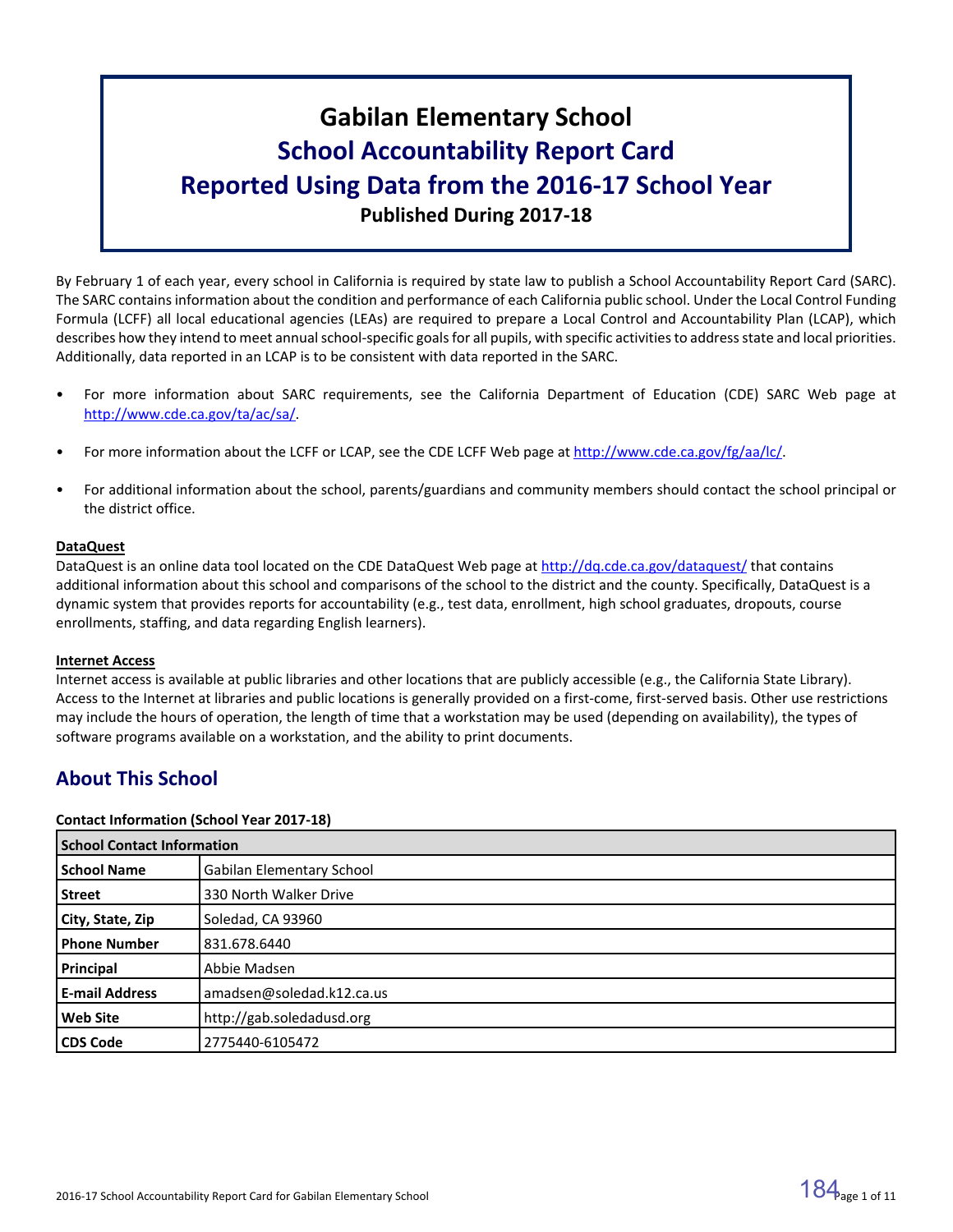| <b>District Contact Information</b> |                                   |  |  |
|-------------------------------------|-----------------------------------|--|--|
| <b>District Name</b>                | l Soledad Unified School District |  |  |
| l Phone Number                      | 831.678.3987                      |  |  |
| Superintendent                      | Timothy J. Vanoli                 |  |  |
| <b>E-mail Address</b>               | tvanoli@soledad.k12.ca.us         |  |  |
| l Web Site                          | www.soledadusd.org                |  |  |

# **School Description and Mission Statement (School Year 2017-18)**

Gabilan Elementary School motivates, inspires and teaches Junior Kindergarten through sixth grades. It also proudly contains on campus a state preschool facility and one K-2 Special Day class. The Gabilan Elementary School community has made a commitment to accept, teach, challenge and inspire all students. At Gabilan Elementary, we strive to nurture and develop students that can compete on a global level while providing a safe, inspirational, and positive learning environment.

At Gaibilan Elementary, our mission is to create a learning environment that is optimal for both emotional and academic development. We are committed to continually improving our practices as professional educators and to support one another as we instill an environment of respect and responsibility at our school and in our community.

Our school fully implements curriculum that is built on the Common Core Standards. Our school also fully implements PBIS (Positive Behavior Intervention System), a research based behavior system that teaches students positive behavioral expectations. Gabilan is where we believe in students and press for them to "soar to success".

| Grade<br>Level          | <b>Number of</b><br><b>Students</b> |  |  |  |  |
|-------------------------|-------------------------------------|--|--|--|--|
|                         |                                     |  |  |  |  |
| Kindergarten            | 69                                  |  |  |  |  |
| Grade 1                 | 79                                  |  |  |  |  |
| Grade 2                 | 60                                  |  |  |  |  |
| Grade 3                 | 70                                  |  |  |  |  |
| Grade 4                 | 59                                  |  |  |  |  |
| Grade 5                 | 60                                  |  |  |  |  |
| Grade 6                 | 57                                  |  |  |  |  |
| <b>Total Enrollment</b> | 454                                 |  |  |  |  |

#### **Student Enrollment by Grade Level (School Year 2016-17)**

# **Student Enrollment by Group (School Year 2016-17)**

| <b>Student</b><br>Group                    | <b>Percent of</b><br><b>Total Enrollment</b> |
|--------------------------------------------|----------------------------------------------|
| <b>Black or African American</b>           | 0.2                                          |
| American Indian or Alaska Native           | 0.2                                          |
| Asian                                      | 0                                            |
| <b>Filipino</b>                            | 0.7                                          |
| <b>Hispanic or Latino</b>                  | 98.2                                         |
| <b>Native Hawaiian or Pacific Islander</b> | 0                                            |
| White                                      | 0.4                                          |
| <b>Two or More Races</b>                   | 0.2                                          |
| <b>Socioeconomically Disadvantaged</b>     | 96.3                                         |
| <b>English Learners</b>                    | 65                                           |
| <b>Students with Disabilities</b>          | 14.8                                         |
| <b>Foster Youth</b>                        | 0                                            |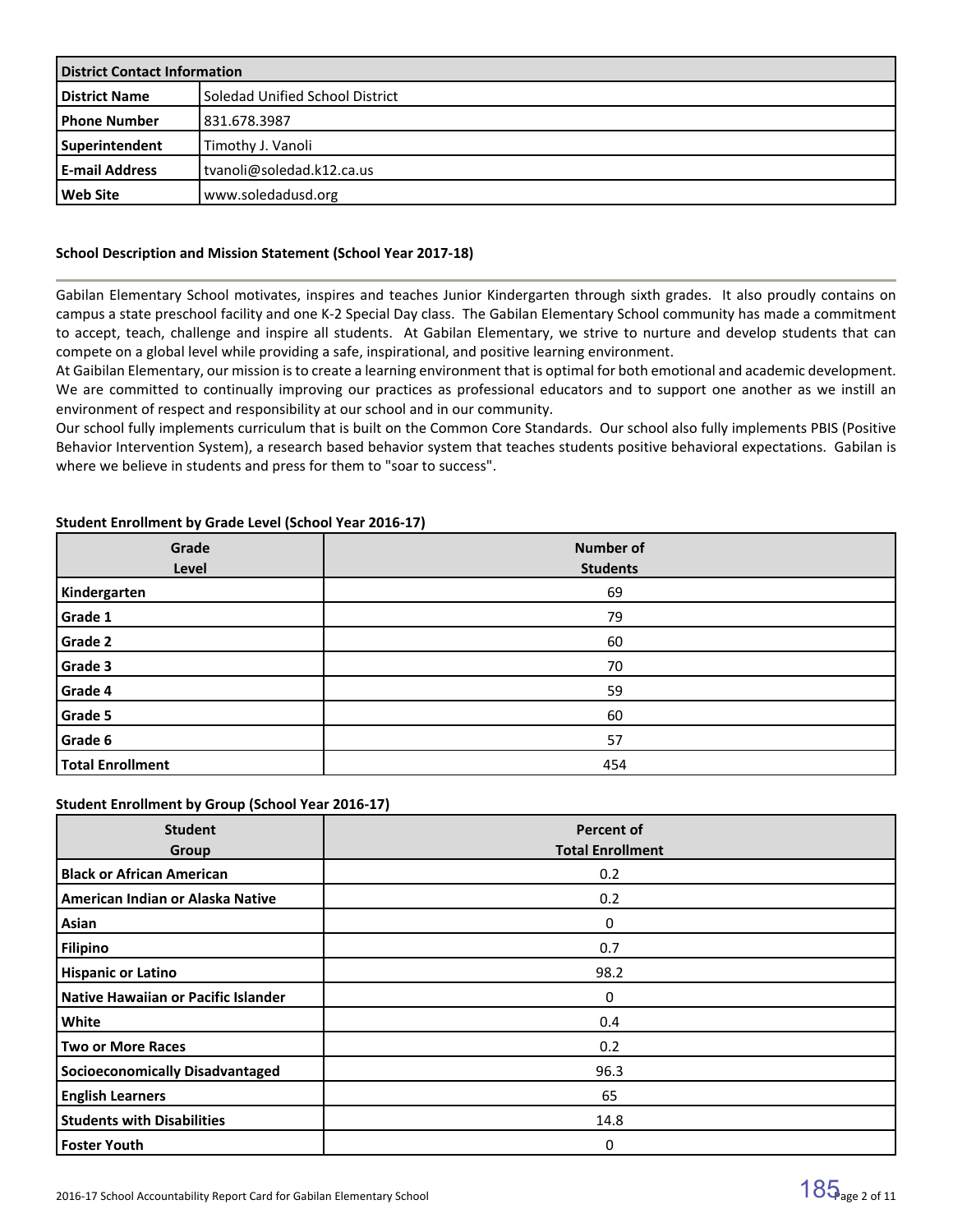# **A. Conditions of Learning**

# **State Priority: Basic**

The SARC provides the following information relevant to the State priority: Basic (Priority 1):

- Degree to which teachers are appropriately assigned and fully credentialed in the subject area and for the pupils they are teaching;
- Pupils have access to standards-aligned instructional materials; and
- School facilities are maintained in good repair.

#### **Teacher Credentials**

|                                                                    |         | <b>District</b> |         |         |
|--------------------------------------------------------------------|---------|-----------------|---------|---------|
| <b>Teachers</b>                                                    | 2015-16 | 2016-17         | 2017-18 | 2017-18 |
| With Full Credential                                               | 19      | 18              | 21      | 198     |
| Without Full Credential                                            |         |                 |         | 15      |
| Teaching Outside Subject Area of Competence (with full credential) |         |                 |         |         |

#### **Teacher Misassignments and Vacant Teacher Positions**

| <b>Indicator</b>                               | 2015-16 | 2016-17 | 2017-18 |
|------------------------------------------------|---------|---------|---------|
| Misassignments of Teachers of English Learners |         |         |         |
| Total Teacher Misassignments *                 |         |         |         |
| l Vacant Teacher Positions                     |         |         |         |

Note: "Misassignments" refers to the number of positions filled by teachers who lack legal authorization to teach that grade level, subject area, student group, etc.

\* Total Teacher Misassignments includes the number of Misassignments of Teachers of English Learners.

#### **Quality, Currency, Availability of Textbooks and Instructional Materials (School Year 2017-18)**

#### **Year and month in which data were collected:** June 2016

Every student has a textbook that is in good condition and consistent with the content and cycles of the curriculum frameworks adopted by the State Board of Education.

| <b>Subject</b>               | Textbooks and Instructional Materials/<br><b>Year of Adoption</b>                                                                                                                                                                                                                                                                                                                                                                                                                                                                                                                                                                                                                                                                                    | <b>From</b><br><b>Most Recent</b><br><b>Adoption?</b> | <b>Percent of Students</b><br><b>Lacking Own</b><br><b>Assigned Copy</b> |
|------------------------------|------------------------------------------------------------------------------------------------------------------------------------------------------------------------------------------------------------------------------------------------------------------------------------------------------------------------------------------------------------------------------------------------------------------------------------------------------------------------------------------------------------------------------------------------------------------------------------------------------------------------------------------------------------------------------------------------------------------------------------------------------|-------------------------------------------------------|--------------------------------------------------------------------------|
| <b>Reading/Language Arts</b> | 2016 - Houghton Mifflin Harcourt California Journeys<br>with ELD Edition for grades K-5 in English. 2016-6th<br>Grade uses Houghton Mifflin Harcourt California<br>Collections with ELD. A textbook inventory was<br>conducted in June 2017. Reading intervention<br>program is Sopris West Language! Fourth Edition<br>Levels A-F in English and 2017-Houghton Mifflin<br>Hartcourt READ 180 CA Universal ELA/ELD for Grades<br>4-6 and 2017 Houghton Mifflin Hartcourt Read 180<br>CA Universal ELA/ELD for Grades 4-6. All students are<br>provided a textbook or instructional materials as<br>determined by the verification of classroom<br>instructional material inventory surveys - All<br>textbooks are state-adopted and standards-based. | <b>Yes</b>                                            | 0%                                                                       |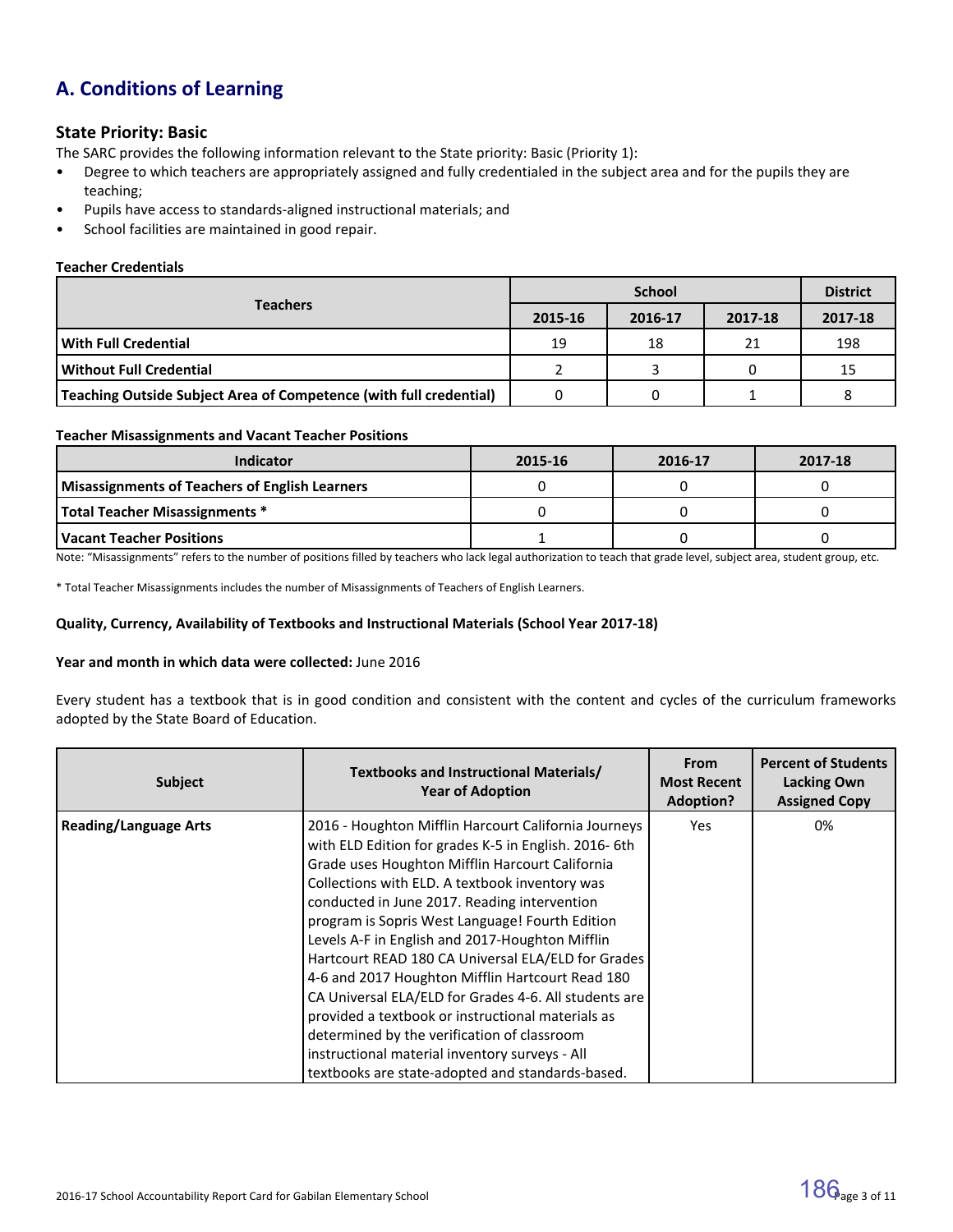| <b>Subject</b>                                       | Textbooks and Instructional Materials/<br><b>Year of Adoption</b>                                                                                                                                                                                                                                                                                                                                                                                                    | From<br><b>Most Recent</b><br><b>Adoption?</b> | <b>Percent of Students</b><br><b>Lacking Own</b><br><b>Assigned Copy</b> |  |
|------------------------------------------------------|----------------------------------------------------------------------------------------------------------------------------------------------------------------------------------------------------------------------------------------------------------------------------------------------------------------------------------------------------------------------------------------------------------------------------------------------------------------------|------------------------------------------------|--------------------------------------------------------------------------|--|
| <b>Mathematics</b>                                   | 2015 - Houghton Mifflin California Go Math (grades<br>K-5 in English). 2016- Grade 6 has CA Go Math<br>Middle School edition. New Common Core Standards<br>aligned. Adoption also has a Technology component<br>called Think Central. A textbook inventory was<br>conducted in June 2017. All students are provided a<br>textbook or instructional material as determined by<br>the verification of classroom instructional material<br>inventory surveys.           | Yes                                            | 0%                                                                       |  |
| <b>Science</b>                                       | 2008 - Scott Foresman California Science for grades<br>K-5 in English and for 6th grade is Pearson Scott<br>Foresman: Focus on Earth Science California Student<br>Edition in English. A textbook inventory was<br>conducted in June 2017. All students are provided a<br>textbook or instructional material as determined by<br>the verification of classroom instructional material<br>inventory surveys - All textbooks are state-adopted<br>and standards-based. | Yes                                            | 0%                                                                       |  |
| <b>History-Social Science</b>                        | 2006 - McMillian/McGraw-Hill California Vistas for<br>grades K-4 in English. 6th grade is McDougal Littell,<br>World History: Ancient Civilizations. A textbook<br>inventory was conducted in June 2017. All students<br>are provided a textbook or instructional material as<br>determined by the verification of classroom<br>instructional material inventory surveys - All<br>textbooks are state-adopted and standards-based.                                   | Yes                                            | 0%                                                                       |  |
| <b>Foreign Language</b>                              | N/A                                                                                                                                                                                                                                                                                                                                                                                                                                                                  |                                                | N/A                                                                      |  |
| <b>Health</b>                                        | N/A                                                                                                                                                                                                                                                                                                                                                                                                                                                                  |                                                | N/A                                                                      |  |
| <b>Science Laboratory Equipment</b><br>(grades 9-12) | N/A                                                                                                                                                                                                                                                                                                                                                                                                                                                                  |                                                | N/A                                                                      |  |

# **School Facility Conditions and Planned Improvements (Most Recent Year)**

All buildings are in good repair; the campus is maintained to assure that it is clean, safe, and functional. The oldest school buildings are 34 years old and the newest portables are over 20 years old. Our campus environment is clean and well maintained and thus fully supports teaching and learning. A work order process is in place to attend to maintenance issues in a timely manner with urgent and emergency repairs given priority. Every restroom is cleaned regularly and has 100% of the toilets working. The building is cleaned regularly by one full time day custodian as well as one full time and one part time night custodians. The district's policy to address any areas of concern within the facility is to submit a work order to the maintenance department and they address the issues in a timely fashion. Safety issues are addressed immediately. Williams Lawsuit visit date took place on 9/11/17. Site inspection date was done on 4/13/2017.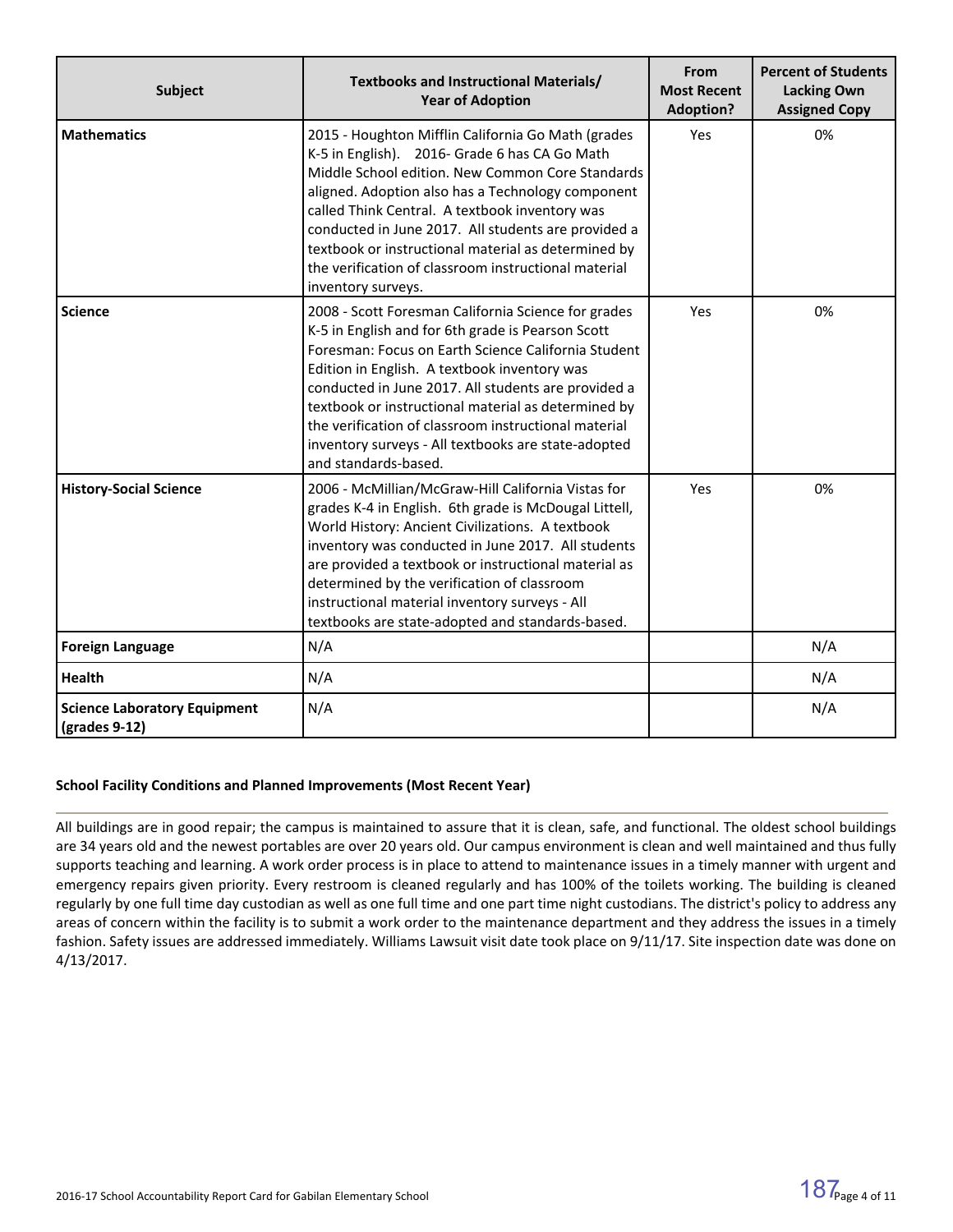# **School Facility Good Repair Status (Most Recent Year)**

Using the **most recently collected** FIT data (or equivalent), provide the following:

- Determination of repair status for systems listed
- Description of any needed maintenance to ensure good repair
- The year and month in which the data were collected
- The overall rating

| <b>School Facility Good Repair Status (Most Recent Year)</b><br>Year and month of the most recent FIT report: 4/13/2017 |                      |                      |  |                                                                                                                                                                                                                                                                                                                                                                    |  |  |  |
|-------------------------------------------------------------------------------------------------------------------------|----------------------|----------------------|--|--------------------------------------------------------------------------------------------------------------------------------------------------------------------------------------------------------------------------------------------------------------------------------------------------------------------------------------------------------------------|--|--|--|
|                                                                                                                         |                      | <b>Repair Status</b> |  | <b>Repair Needed and</b>                                                                                                                                                                                                                                                                                                                                           |  |  |  |
| <b>System Inspected</b>                                                                                                 | Fair<br>Good<br>Poor |                      |  | <b>Action Taken or Planned</b>                                                                                                                                                                                                                                                                                                                                     |  |  |  |
| Systems: Gas Leaks, Mechanical/HVAC,<br>Sewer                                                                           | X                    |                      |  | P RM 19 A/C is leaking at vents -repaired 6/21/17                                                                                                                                                                                                                                                                                                                  |  |  |  |
| <b>Interior: Interior Surfaces</b>                                                                                      |                      | X                    |  | P RM 12 Water stains ceiling tiles -repaired 8/10/17<br>P RM 15 Water stains ceiling tiles -repaired 8/10/17<br>P RM 17 Water stains ceiling tiles-repaired 7/19/17<br>RM 26 Water stains ceiling tiles throughout -<br>repaired 7/19/17<br>RM 27 Water stains ceiling tiles throughout-<br>repaired 7/19/17<br>RM 28 Water stains ceiling tiles -repaired 7/19/17 |  |  |  |
| Cleanliness: Overall Cleanliness, Pest/<br>Vermin Infestation                                                           | X                    |                      |  | No deficiencies                                                                                                                                                                                                                                                                                                                                                    |  |  |  |
| <b>Electrical: Electrical</b>                                                                                           | X                    |                      |  | P RM 17 Exterior light cover is missing -repaired<br>6/13/17<br>P RM 21 Light diffuser is missing -repaired 6/15/17                                                                                                                                                                                                                                                |  |  |  |
| Restrooms/Fountains: Restrooms, Sinks/<br>Fountains                                                                     | X                    |                      |  | No deficiencies                                                                                                                                                                                                                                                                                                                                                    |  |  |  |
| Safety: Fire Safety, Hazardous Materials                                                                                | X                    |                      |  | P RM 19 Paint is chipping on door -repaired<br>7/19/17<br>P Student RR's No skie paint is peeling on ramp -<br>repaired 7/19/17<br>P RM 24 Paint is chipping on door -repaired<br>7/19/17                                                                                                                                                                          |  |  |  |
| <b>Structural: Structural Damage, Roofs</b>                                                                             | X                    |                      |  | P RM 16 Gutter is leaking at seam -repaired<br>7/14/17<br>P RM 18 Gutter is leaking at seam -repaired<br>7/14/17<br>P RM 20 Gutter is leaking at ramp entry -repaired<br>7/21/17<br>P Student RR's Dry rot on siding -repaired 7/19/17<br>Outdoor Courts Asphalt is deteriorating throughout<br>-repaired 8/21/17                                                  |  |  |  |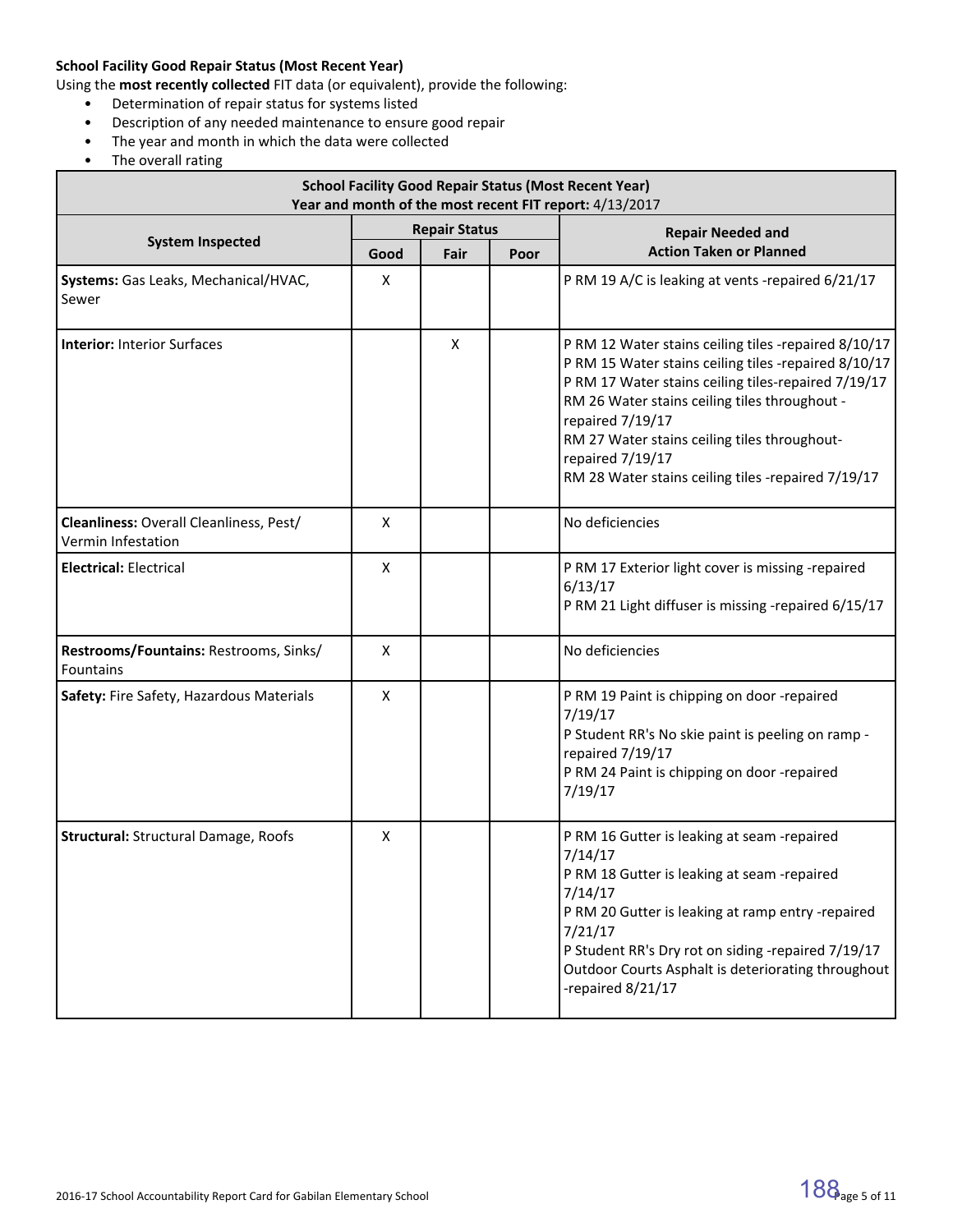| <b>School Facility Good Repair Status (Most Recent Year)</b><br>Year and month of the most recent FIT report: 4/13/2017 |                      |      |      |                                                                                                                                                                                                                                                                                                                                                                                                                                                                                                                         |  |  |
|-------------------------------------------------------------------------------------------------------------------------|----------------------|------|------|-------------------------------------------------------------------------------------------------------------------------------------------------------------------------------------------------------------------------------------------------------------------------------------------------------------------------------------------------------------------------------------------------------------------------------------------------------------------------------------------------------------------------|--|--|
|                                                                                                                         | <b>Repair Status</b> |      |      | <b>Repair Needed and</b>                                                                                                                                                                                                                                                                                                                                                                                                                                                                                                |  |  |
| <b>System Inspected</b>                                                                                                 | Good                 | Fair | Poor | <b>Action Taken or Planned</b>                                                                                                                                                                                                                                                                                                                                                                                                                                                                                          |  |  |
| External: Playground/School Grounds,<br>Windows/Doors/Gates/Fences                                                      | X                    |      |      | P RM 12 Door stop is broken -repaired 9/15/17<br>P RM 13/RSP Standing water at ramp entry<br>P RM 14 Standing water at ramp entry<br>P RM 16 Door stop is broken -repaired 6/14/17<br>PRM 19 Door stop is broken -repaired 6/14/17<br>P RM 22 Door stop is broken -repaired 6/14/17<br>P RM 21 Standing water at ramp entry<br>RM 27 Window screen is torn -repaired 8/29/17<br>RM 28 Door stop is broken -repaired 6/15/17<br>RM 25 Metal weather stripping is bent on base of<br>door/injury hazard -repaired 9/15/17 |  |  |

#### **Overall Facility Rating (Most Recent Year)**

| Year and month of the most recent FIT report: 4/13/2017 |           |      |      |      |  |  |  |
|---------------------------------------------------------|-----------|------|------|------|--|--|--|
|                                                         | Exemplary | Good | Fair | Poor |  |  |  |
| <b>Overall Rating</b>                                   |           |      |      |      |  |  |  |

# **B. Pupil Outcomes**

# **State Priority: Pupil Achievement**

The SARC provides the following information relevant to the State priority: Pupil Achievement (Priority 4):

- **Statewide assessments** (i.e., California Assessment of Student Performance and Progress [CAASPP] System, which includes the Smarter Balanced Summative Assessments for students in the general education population and the California Alternate Assessments [CAAs] for English language arts/literacy [ELA] and mathematics given in grades three through eight and grade eleven. Only eligible students may participate in the administration of the CAAs. CAAs items are aligned with alternate achievement standards, which are linked with the Common Core State Standards [CCSS] for students with the most significant cognitive disabilities); and
- The percentage of students who have successfully completed courses that satisfy the requirements for entrance to the University of California and the California State University, or career technical education sequences or programs of study.

#### **CAASPP Test Results in English Language Arts/Literacy (ELA) and Mathematics for All Students Grades Three through Eight and Grade Eleven**

|                                                                            | Percent of Students Meeting or Exceeding the State Standards<br>$\left(\text{grades }3 - 8 \text{ and } 11\right)$ |               |         |                 |              |         |  |
|----------------------------------------------------------------------------|--------------------------------------------------------------------------------------------------------------------|---------------|---------|-----------------|--------------|---------|--|
| <b>Subject</b>                                                             |                                                                                                                    | <b>School</b> |         | <b>District</b> | <b>State</b> |         |  |
|                                                                            | 2015-16                                                                                                            | 2016-17       | 2015-16 | 2016-17         | 2015-16      | 2016-17 |  |
| <b>English Language Arts/Literacy</b><br>$\frac{1}{2}$ (grades 3-8 and 11) | 29                                                                                                                 | 33            | 32      | 32              | 48           | 48      |  |
| <b>Mathematics</b><br>$\frac{1}{2}$ (grades 3-8 and 11)                    | 18                                                                                                                 | 23            | 20      | 18              | 36           | 37      |  |

Note: Percentages are not calculated when the number of students tested is ten or less, either because the number of students in this category is too small for statistical accuracy or to protect student privacy.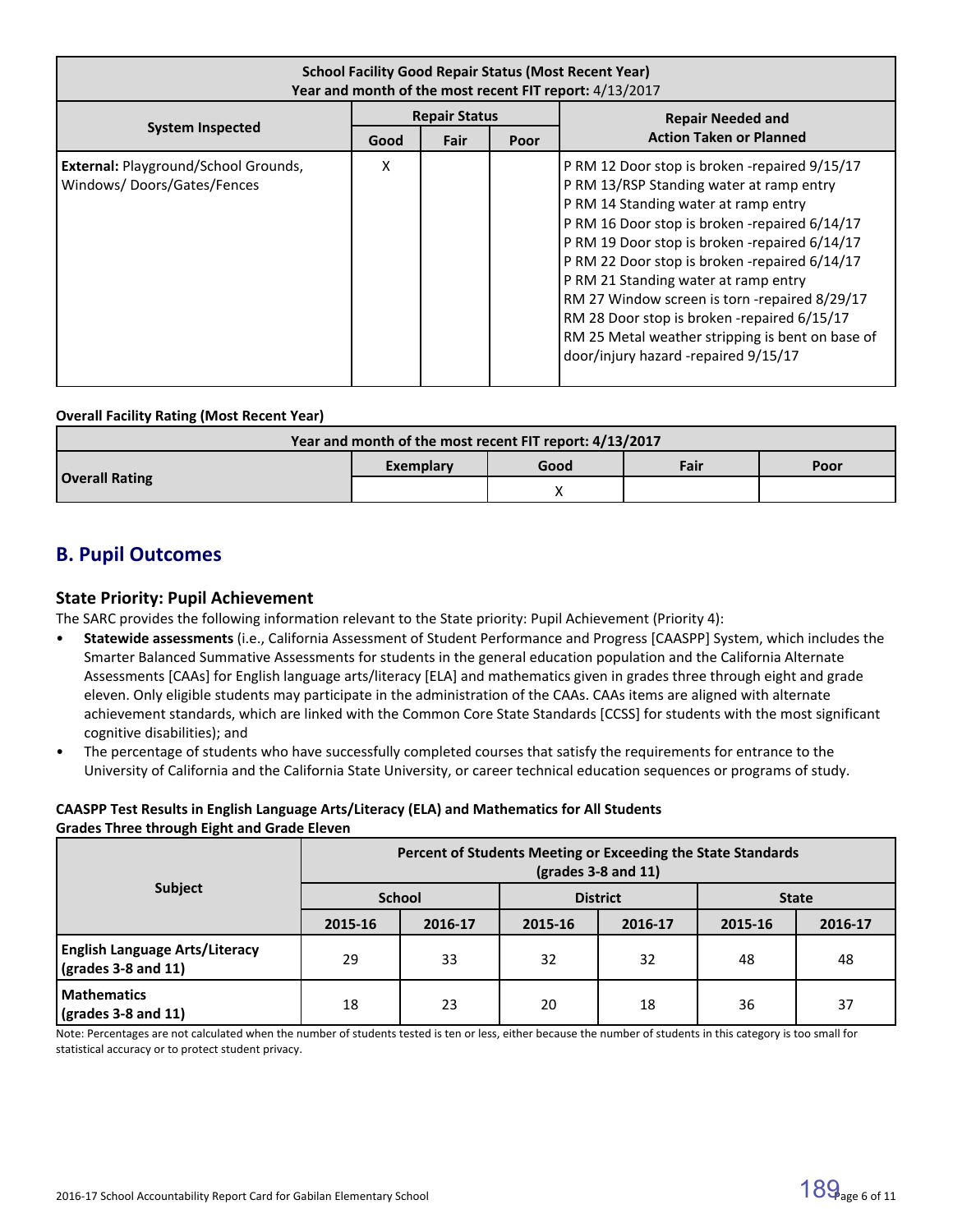#### **CAASPP Test Results in ELA by Student Group Grades Three through Eight and Grade Eleven (School Year 2016-17)**

| <b>Student Group</b>                                 | Total<br><b>Enrollment</b> | <b>Number</b><br><b>Tested</b> | Percent<br><b>Tested</b> | Percent<br><b>Met or Exceeded</b> |
|------------------------------------------------------|----------------------------|--------------------------------|--------------------------|-----------------------------------|
| All Students                                         | 245                        | 241                            | 98.37                    | 32.92                             |
| <b>Male</b>                                          | 127                        | 124                            | 97.64                    | 28.46                             |
| l Female                                             | 118                        | 117                            | 99.15                    | 37.61                             |
| Black or African American                            | $- -$                      | $\hspace{0.05cm} \ldots$       | --                       |                                   |
| <b>Hispanic or Latino</b>                            | 244                        | 240                            | 98.36                    | 32.64                             |
| <b>Socioeconomically Disadvantaged</b>               | 238                        | 234                            | 98.32                    | 32.19                             |
| <b>English Learners</b>                              | 183                        | 180                            | 98.36                    | 26.82                             |
| <b>Students with Disabilities</b>                    | 38                         | 35                             | 92.11                    | 2.86                              |
| <b>Students Receiving Migrant Education Services</b> |                            | $- -$                          |                          |                                   |

Note: ELA test results include the Smarter Balanced Summative Assessment and the CAA. The "Percent Met or Exceeded" is calculated by taking the total number of students who met or exceeded the standard on the Smarter Balanced Summative Assessment plus the total number of students who met the standard (i.e., achieved Level 3–Alternate) on the CAAs divided by the total number of students who participated in both assessments.

Note: Double dashes (--) appear in the table when the number of students is ten or less, either because the number of students in this category is too small for statistical accuracy or to protect student privacy.

Note: The number of students tested includes all students who participated in the test whether they received a score or not; however, the number of students tested is not the number that was used to calculate the achievement level percentages. The achievement level percentages are calculated using only students who received scores.

| <b>Student Group</b>                                 | Total<br><b>Enrollment</b> | <b>Number</b><br><b>Tested</b>        | Percent<br><b>Tested</b> | Percent<br><b>Met or Exceeded</b> |
|------------------------------------------------------|----------------------------|---------------------------------------|--------------------------|-----------------------------------|
| <b>All Students</b>                                  | 245                        | 239                                   | 97.55                    | 23.01                             |
| Male                                                 | 127                        | 124                                   | 97.64                    | 22.58                             |
| l Female                                             | 118                        | 115                                   | 97.46                    | 23.48                             |
| l Black or African American                          | --                         | $\hspace{0.05cm}$ – $\hspace{0.05cm}$ | --                       |                                   |
| <b>Hispanic or Latino</b>                            | 244                        | 238                                   | 97.54                    | 22.69                             |
| <b>Socioeconomically Disadvantaged</b>               | 238                        | 232                                   | 97.48                    | 22.41                             |
| <b>English Learners</b>                              | 183                        | 179                                   | 97.81                    | 19.55                             |
| <b>Students with Disabilities</b>                    | 38                         | 35                                    | 92.11                    | 5.71                              |
| <b>Students Receiving Migrant Education Services</b> | --                         | $\qquad \qquad -$                     | --                       |                                   |

# **CAASPP Test Results in Mathematics by Student Group Grades Three through Eight and Grade Eleven (School Year 2016-17)**

Note: Mathematics test results include the Smarter Balanced Summative Assessment and the CAA. The "Percent Met or Exceeded" is calculated by taking the total number of students who met or exceeded the standard on the Smarter Balanced Summative Assessment plus the total number of students who met the standard (i.e., achieved Level 3–Alternate) on the CAAs divided by the total number of students who participated in both assessments.

Note: Double dashes (--) appear in the table when the number of students is ten or less, either because the number of students in this category is too small for statistical accuracy or to protect student privacy.

Note: The number of students tested includes all students who participated in the test whether they received a score or not; however, the number of students tested is not the number that was used to calculate the achievement level percentages. The achievement level percentages are calculated using only students who received scores.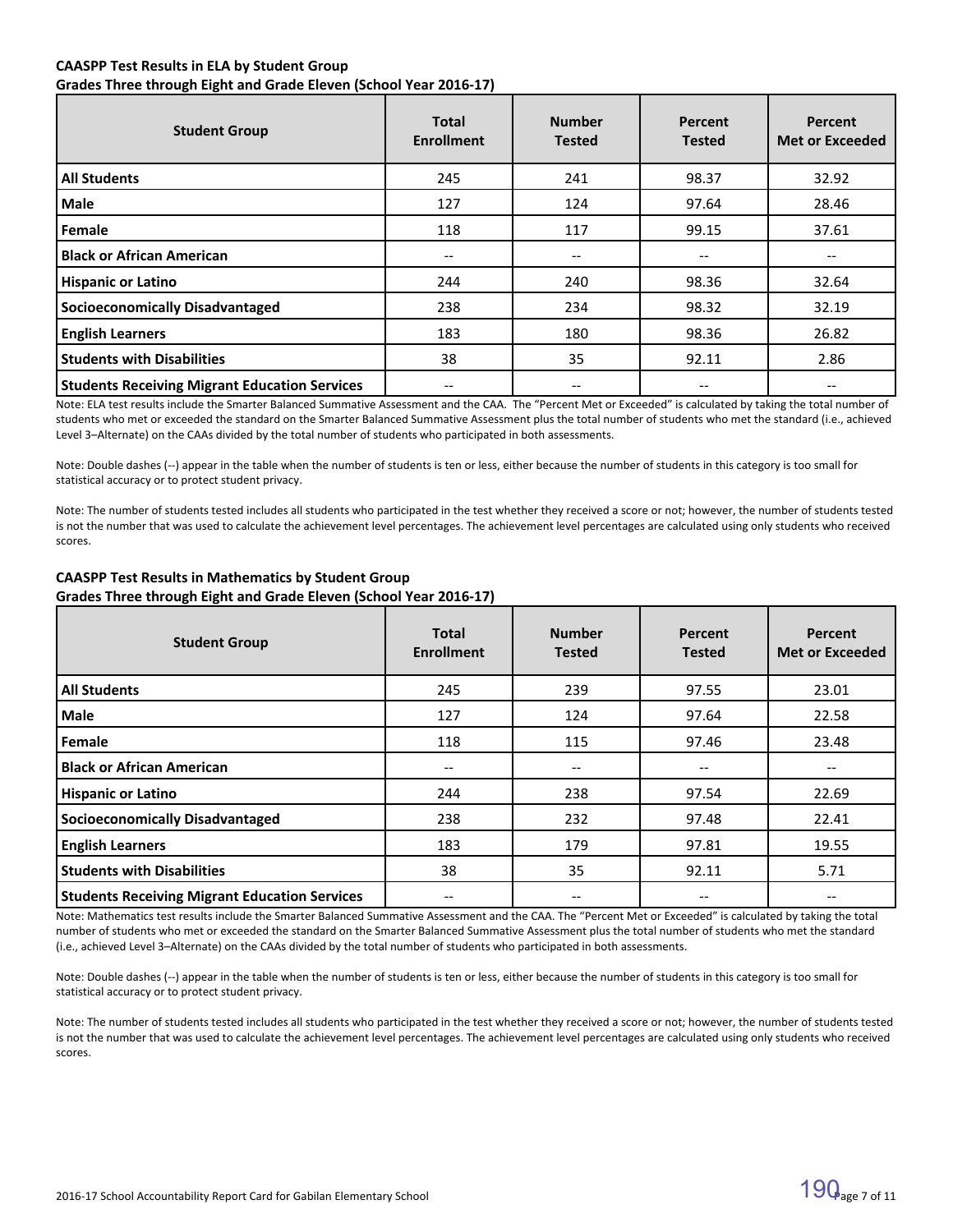# **CAASPP Test Results in Science for All Students Grades Five, Eight, and Ten**

|                               | Percent of Students Scoring at Proficient or Advanced |               |         |                 |              |         |  |  |  |
|-------------------------------|-------------------------------------------------------|---------------|---------|-----------------|--------------|---------|--|--|--|
| <b>Subject</b>                |                                                       | <b>School</b> |         | <b>District</b> | <b>State</b> |         |  |  |  |
|                               | 2014-15                                               | 2015-16       | 2014-15 | 2015-16         | 2014-15      | 2015-16 |  |  |  |
| Science (grades 5, 8, and 10) | 55                                                    | 37            | 41      | 32              | 60           | 56      |  |  |  |

Note: Science test results include California Standards Tests (CSTs), California Modified Assessment (CMA), and California Alternate Performance Assessment (CAPA) in grades five, eight, and ten.

Note: Scores are not shown when the number of students tested is ten or less, either because the number of students in this category is too small for statistical accuracy or to protect student privacy.

Note: The 2016-17 data are not available. The California Department of Education is developing a new science assessment based on the Next Generation Science Standards for California Public Schools (CA NGSS). The new California Science Test (CAST) was piloted in spring 2017. The CST and CMA for Science will no longer be administered.

# **State Priority: Other Pupil Outcomes**

The SARC provides the following information relevant to the State priority: Other Pupil Outcomes (Priority 8):

Pupil outcomes in the subject areas of physical education.

#### **California Physical Fitness Test Results (School Year 2016-17)**

| Grade | <b>Percent of Students Meeting Fitness Standards</b> |                              |                             |  |  |  |  |
|-------|------------------------------------------------------|------------------------------|-----------------------------|--|--|--|--|
| Level | <b>Four of Six Standards</b>                         | <b>Five of Six Standards</b> | <b>Six of Six Standards</b> |  |  |  |  |
|       | 21.7                                                 | 23.3                         |                             |  |  |  |  |

Note: Percentages are not calculated when the number of students tested is ten or less, either because the number of students in this category is too small for statistical accuracy or to protect student privacy.

# **C. Engagement**

# **State Priority: Parental Involvement**

The SARC provides the following information relevant to the State priority: Parental Involvement (Priority 3):

• Efforts the school district makes to seek parent input in making decisions for the school district and each schoolsite.

# **Opportunities for Parental Involvement (School Year 2017-18)**

Parents of Gabilan Elementary are regularly encouraged to participate in school events. Parents can join the School Site Council and ELAC (English Learner Advisory Council). They are encouraged to participate in parenting classes throughout the year. Topics covered include: Helping your child through positive discipline (Triple P), technology, math strategies, literacy and family activities. Parents are invited to student performances, assemblies, and special day activities like the First Day of School Celebration & Field Day, as well as the Districtwide parent trainings. Parents are encouraged to volunteer in the classroom as much as possible and to chaperone field trips. We have a volunteer recognition event that honors volunteers who continually serve in the classroom or on school campus. We send home a monthly newsletter highlighting all events so parents stay informed and can be involved.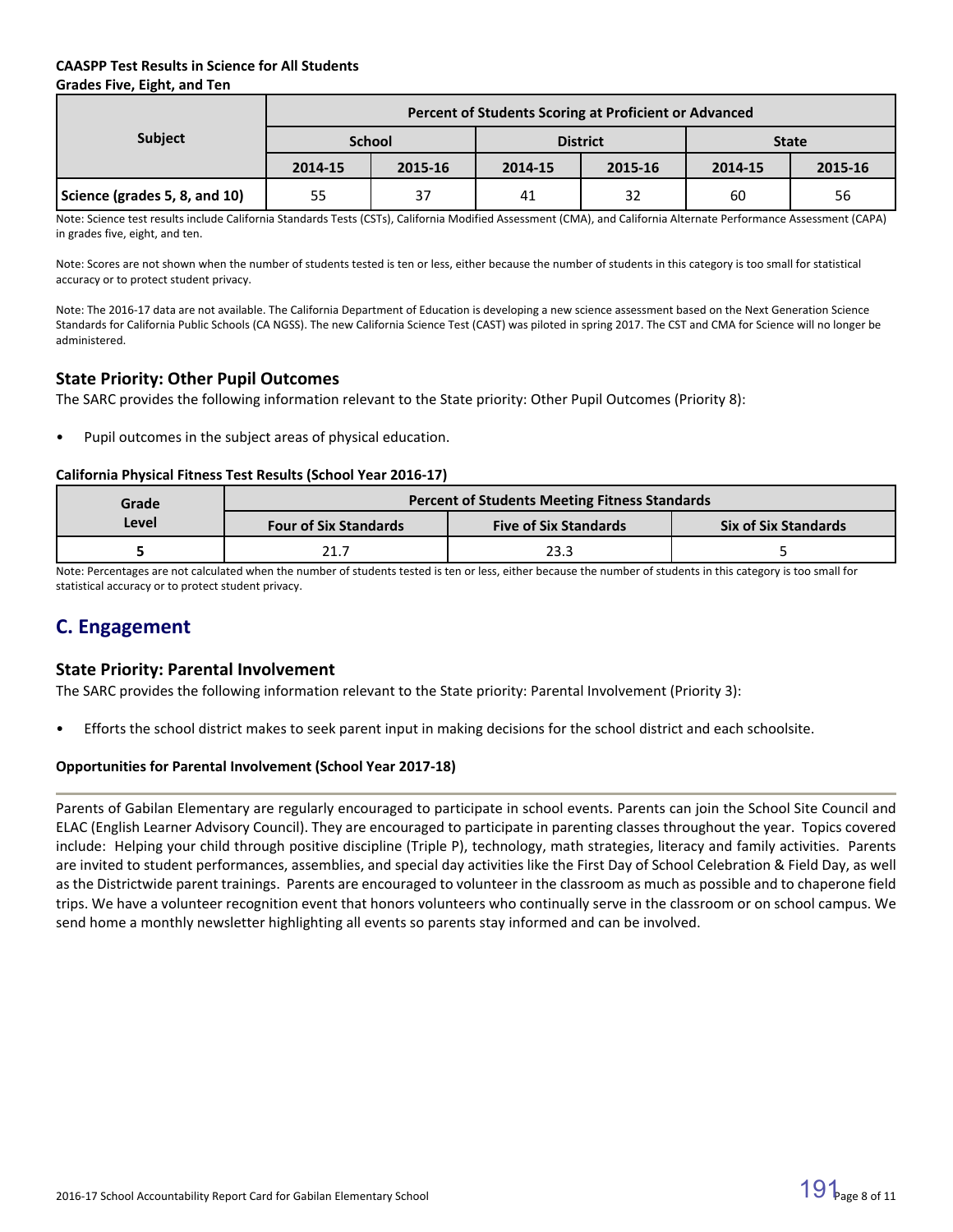# **State Priority: School Climate**

The SARC provides the following information relevant to the State priority: School Climate (Priority 6):

- Pupil suspension rates;
- Pupil expulsion rates; and
- Other local measures on the sense of safety.

#### **Suspensions and Expulsions**

|                    | <b>School</b> |         |         | <b>District</b> |         |         | <b>State</b> |         |         |
|--------------------|---------------|---------|---------|-----------------|---------|---------|--------------|---------|---------|
| Rate               | 2014-15       | 2015-16 | 2016-17 | 2014-15         | 2015-16 | 2016-17 | 2014-15      | 2015-16 | 2016-17 |
| <b>Suspensions</b> | 11<br>ᆠᆞᆠ     | 2.3     | 1.8     | 3.2             | 3.9     | 4.3     | 3.8          |         | 3.6     |
| <b>Expulsions</b>  | 0.0           | 0.0     | 0.0     | 0.0             | 0.0     | 0.0     | 0.1          | 0.1     | 0.1     |

# **School Safety Plan (School Year 2017-18)**

The Gabilan Elementary School Safety Plan is closely coordinated with the District Safety Plan, with specific details included geared to the layout and geography of the school site. The plan is updated yearly by school site staff and School Site Council. This current version of the plan was reviewed on September 26, 2017. All SB187 Comprehensive School Safety Plan Matrix Requirements and Planning Responsibilities are reviewed to ensure compliance including assessment of current status of school crime, child abuse reporting procedures, disaster procedures, policies related to suspension, expulsion or mandatory expulsion and other school-designated serious acts which could lead to suspension or expulsion, notification to teachers, sexual harassment policy, school wide dress code, safe egress and ingress of pupils, parents and school employees to and from school, safe and orderly school environment, rules and procedures, and holding a public meeting. Fire, Earthquake, and Shelter in Place drills are held regularly.

# **D. Other SARC Information**

The information in this section is required to be in the SARC but is not included in the state priorities for LCFF.

# **Federal Intervention Program (School Year 2017-18)**

| Indicator                                           | <b>School</b> | <b>District</b> |
|-----------------------------------------------------|---------------|-----------------|
| <b>Program Improvement Status</b>                   | In PI         | In PI           |
| <b>First Year of Program Improvement</b>            | 2003-2004     | 2007-2008       |
| Year in Program Improvement*                        | Year 5        | Year 3          |
| Number of Schools Currently in Program Improvement  | N/A           |                 |
| Percent of Schools Currently in Program Improvement | N/A           | 62.5            |

Note: Cells with N/A values do not require data.

# **Average Class Size and Class Size Distribution (Elementary)**

|                         |                             |              | 2014-15                  |       |                             | 2015-16  |                          |       | 2016-17                     |          |                          |       |
|-------------------------|-----------------------------|--------------|--------------------------|-------|-----------------------------|----------|--------------------------|-------|-----------------------------|----------|--------------------------|-------|
| Grade                   | Avg.                        |              | <b>Number of Classes</b> |       | Avg.                        |          | <b>Number of Classes</b> |       | Avg.                        |          | <b>Number of Classes</b> |       |
| Level                   | <b>Class</b><br><b>Size</b> | $1 - 20$     | $21 - 32$                | $33+$ | <b>Class</b><br><b>Size</b> | $1 - 20$ | $21 - 32$                | $33+$ | <b>Class</b><br><b>Size</b> | $1 - 20$ | 21-32                    | $33+$ |
| K                       | 24                          |              | $\overline{2}$           |       | 21                          | 1        | 3                        |       | 23                          |          | 3                        |       |
| 1                       | 23                          |              | 3                        |       | 24                          |          | $\overline{2}$           |       | 18                          | 1        | 3                        |       |
| $\overline{2}$          | 22                          | $\mathbf{1}$ | $\overline{2}$           |       | 23                          |          | 3                        |       | 22                          | 1        | $\overline{2}$           |       |
| $\overline{\mathbf{3}}$ | 23                          |              | 3                        |       | 23                          |          | 3                        |       | 23                          |          | 3                        |       |
| 4                       | 29                          |              | 2                        |       | 29                          |          | $\overline{2}$           |       | 30                          |          | $\overline{2}$           |       |
| 5                       | 30                          |              | $\overline{2}$           |       | 30                          |          | $\overline{2}$           |       | 30                          |          | $\overline{2}$           |       |
| 6                       | 28                          |              | $\overline{2}$           |       | 30                          |          | $\overline{2}$           |       | 29                          |          | $\overline{2}$           |       |
| Other                   | 16                          | 1            |                          |       | 15                          | 1        |                          |       |                             |          |                          |       |

Number of classes indicates how many classes fall into each size category (a range of total students per class).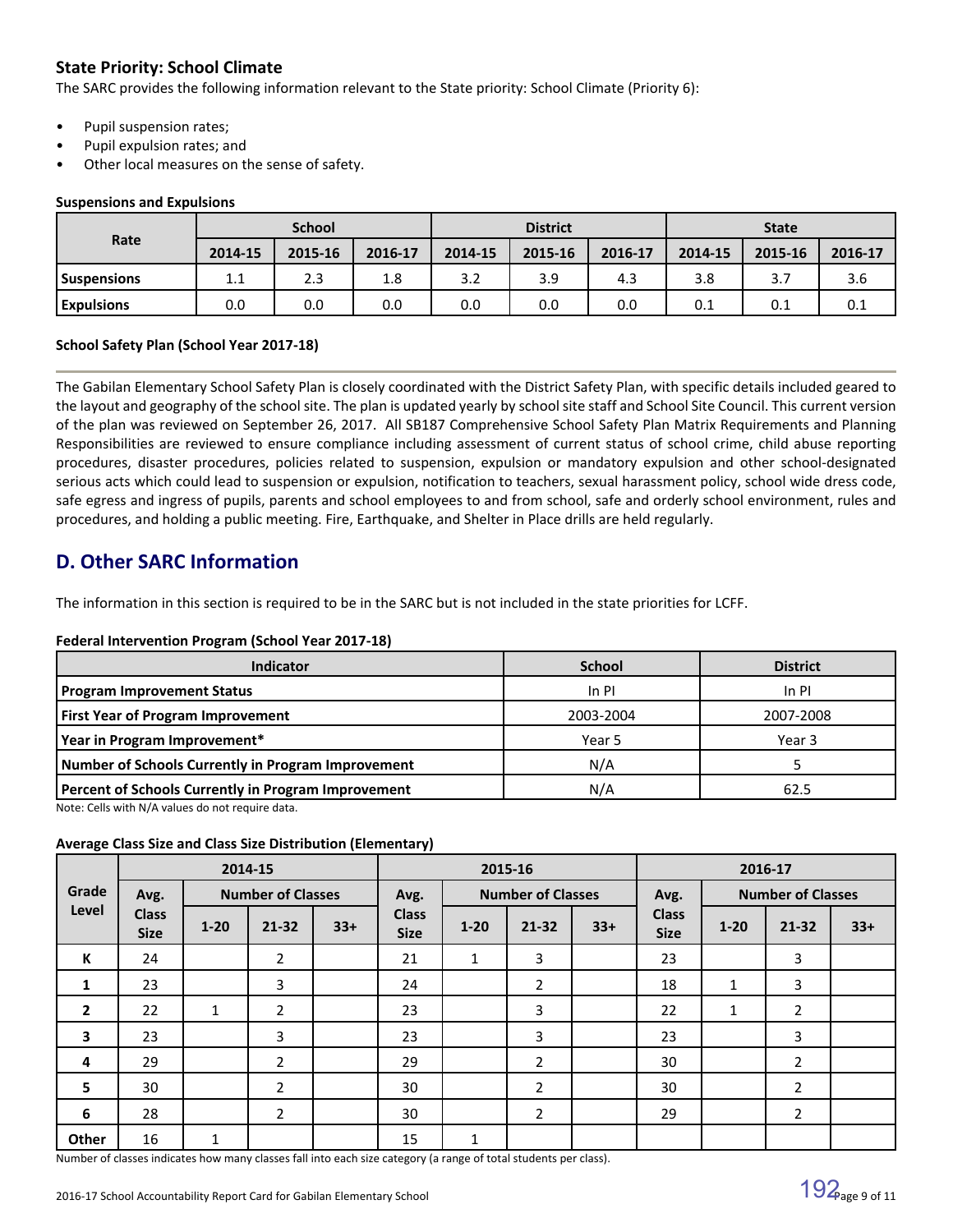#### **Academic Counselors and Other Support Staff (School Year 2016-17)**

| <b>Title</b>                                               | <b>Number of FTE</b><br><b>Assigned to School</b> | <b>Average Number of Students per</b><br><b>Academic Counselor</b> |
|------------------------------------------------------------|---------------------------------------------------|--------------------------------------------------------------------|
| <b>Academic Counselor</b>                                  | 0                                                 | N/A                                                                |
| <b>Counselor (Social/Behavioral or Career Development)</b> |                                                   | N/A                                                                |
| Library Media Teacher (Librarian)                          | 0                                                 | N/A                                                                |
| Library Media Services Staff (Paraprofessional)            |                                                   | N/A                                                                |
| <b>Psychologist</b>                                        | .50                                               | N/A                                                                |
| <b>Social Worker</b>                                       | 0                                                 | N/A                                                                |
| <b>Nurse</b>                                               | 0.20                                              | N/A                                                                |
| <b>Speech/Language/Hearing Specialist</b>                  |                                                   | N/A                                                                |
| <b>Resource Specialist</b>                                 |                                                   | N/A                                                                |
| Other                                                      | O                                                 | N/A                                                                |

Note: Cells with N/A values do not require data.

\*One Full Time Equivalent (FTE) equals one staff member working full time; one FTE could also represent two staff members who each work 50 percent of full time.

#### **Expenditures per Pupil and School Site Teacher Salaries (Fiscal Year 2015-16)**

|                                                     | <b>Expenditures Per Pupil</b> | Average                            |                               |                                 |
|-----------------------------------------------------|-------------------------------|------------------------------------|-------------------------------|---------------------------------|
| Level                                               | <b>Total</b>                  | Supplemental/<br><b>Restricted</b> | Basic/<br><b>Unrestricted</b> | <b>Teacher</b><br><b>Salary</b> |
| <b>School Site</b>                                  | \$7,474.00                    | \$1,103.00                         | \$6,371.00                    | \$65,000                        |
| <b>District</b>                                     | N/A                           | N/A                                | \$10,495.00                   | \$67,532                        |
| <b>Percent Difference: School Site and District</b> | N/A                           | N/A                                | $-39.3$                       | $-3.7$                          |
| <b>State</b>                                        | N/A                           | N/A                                | \$6,574                       | \$69,649                        |
| <b>Percent Difference: School Site and State</b>    | N/A                           | N/A                                | $-3.1$                        | $-6.7$                          |

Note: Cells with N/A values do not require data.

#### **Types of Services Funded (Fiscal Year 2016-17)**

#### Special Education

Our services include a Special Day Class for grades K-2, a resource specialist program and speech and language services.

Title I

Funds are used to purchase supplemental materials and to pay staff to work additional hours with students who are low performing in reading, language, or math as measured by district-selected assessments.

Title III

Funds are used to purchase supplemental materials and to pay staff to work additional hours with English Learner students who are low performing in reading, language, or math as measured by district-selected assessments.

#### Migrant Education

Our Migrant Program instructional assistant serves migrant students in need of additional services.

After School Program

An after-school program provides enrichment, extra academic support and homework help for grades 1-6.

#### School Library Materials

These funds are used to purchase library materials used by the entire school community.